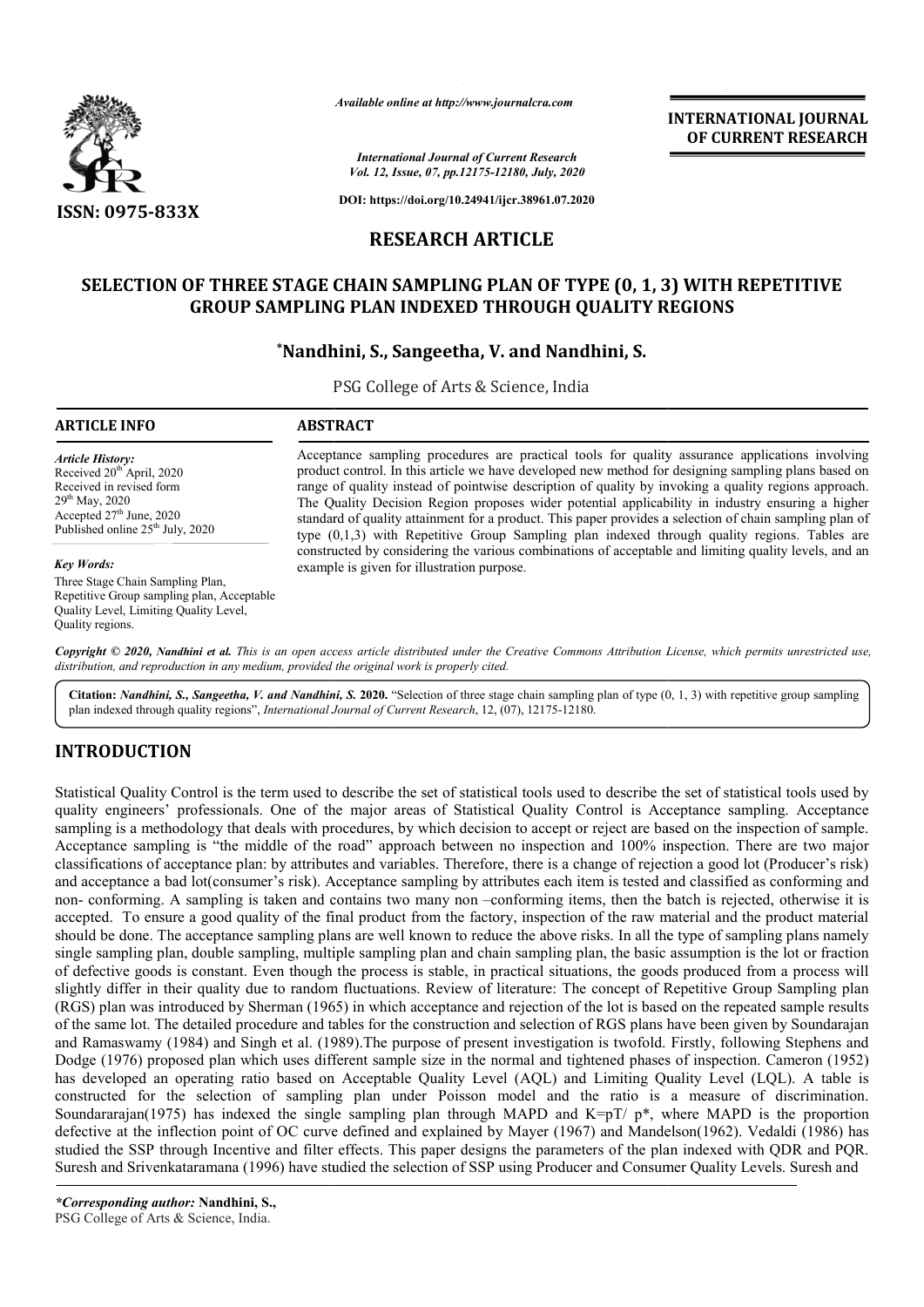Saminathan (2007) have given a procedure to define multiple repetitive group sampling plans indexed with MAPD and MAAOQ. Suresh and Kaviyarasu (2008) have explained the desirability for developing Quick Switching System with Conditional RGS plan indexed through quality levels. Suresh and Divya (2009) have given the new procedure for Single Sampling Plan through Decision Region. Suresh and Sangeetha (2010) have studied the selection of Repetitive Deferred Sampling plan using Quality Regions.

Repetitive Group Sampling plan (RGS): Conditions for the Repetitive Group Sampling Plan

- The size of the lot is taken to be sufficiently large
- Under normal conditions, the lots are expected to be of eventually same quality
- The producer comes from a source in which the consumer has confidence Operating Procedure Draw a random sample of size n1 from the lot of normal inspection and determine the number of defectives (d) found therein
- Accept the lot id  $d \leq c_1$
- Reject the lot if  $d < c_2$
- If  $c_1 < d \leq c_2$  repeat the steps (1),(2) and (3).it is also noted that  $c_1 < c_2$ . Thus, the RGS plan is determined by the parameters n,c<sub>1</sub> and  $c_2$

The probability of acceptance in a particular group sample is

$$
P_1(p) = \sum_{k_1=0}^{c_1} \frac{e^{-np}(np)^{k_1}}{k_1!}
$$

The probability of rejection in a particular group sample is

$$
P_1^{-1}(p) = \sum_{k_2 = c_2}^{\infty} \frac{e^{-np}(np)^{k_1}}{k_2!}
$$

The probability of eventually accepting the lot is given as

$$
P_1(n, c_1 c_2/p) = \frac{p_1}{p_1 + p_1^1}
$$

Then from  $(1)$  and  $(2)$ 

$$
P_a = \frac{\sum_{k_1=0}^{c_1} \frac{e^{-np}(np)^{k_1}}{k_1!}}{1 - \sum_{k_2=c_2}^{\infty} \frac{e^{-np}(np)^{k_1}}{k_2!}}
$$

#### **OPERATING PROCEDURE FOR THREE STAGE CHAIN SAMPLING PLANS**

Step 1: At the outset, select a random sample of n units from the lot and from each succeeding lot.

Step 2: Record the number of defectives d, in each sample and sum the number of defectives, D, in all samples from the first up to and including in the current sample.

Step 3: Accept the lot associated with each new sample during the cumulation as long as  $D_i \le c_1$ ;  $1 \le i \le k_1$ .

Step 4: When k1 consecutive samples have all resulted in acceptance continue to sum the defectives in the  $k_1$  samples plus additional samples up to not more than  $k_2$  samples.

Step 5: Accept the lot associated with each new sample during cumulation as long as  $D_i \le c_2$ ;  $k_1 \le i \le k_2$ .

Step 6: When  $k_2$  consecutive samples have all resulted in acceptance continue to sum the defectives in the  $k_2$  samples plus additional samples up to not more than  $k_3$  samples.

Step 7: Accept the lot associated with each new sample during cumulation as long as  $D_i \le c_3$ ;  $k_2 \le i \le k_3$ .

Step 8: When the third stage of the restart period has been successfully completed (i.e., $k_3$ consecutive samples have been resulted in acceptance), start cumulation of defectives as moving total over  $k_3$  samples by adding the current sample result while dropping from the sum, the sample result of the  $k_3$ th preceding sample. Continue this procedure as long as  $D_i \leq c_3$  and in each instance accept the lot.

Step 9: If for any sample at any stage of the above procedure,  $D_i$  is greater than the corresponding c, reject the lot.

Step 10: When a lot is rejected return to step-1 and fresh restart of the cumulation procedure.

The three-stage chain sampling plan has 7 parameters which are defined below:

 $n =$  sample size

 $k_1$ = The maximum number of samples over which the cumulation of the defectives take place in the first stage of procedure.

 $k_2$  = The maximum number of samples over which the cumulation of the defectives take place in the second stage of procedure.

 $k_3$  The maximum number of samples over which the cumulation of the defectives take place in the first of procedure.

 $c_1$  = The allowable number of defectives in the cumulative results from  $k_1$  or fewer sample of n. Thus,  $c_1$  is an acceptance number for cumulative results. It is the cumulative results criterion (CRC) that must be met by cumulative sampling results during the first stage of of the restart period in order to permit acceptance of a lot.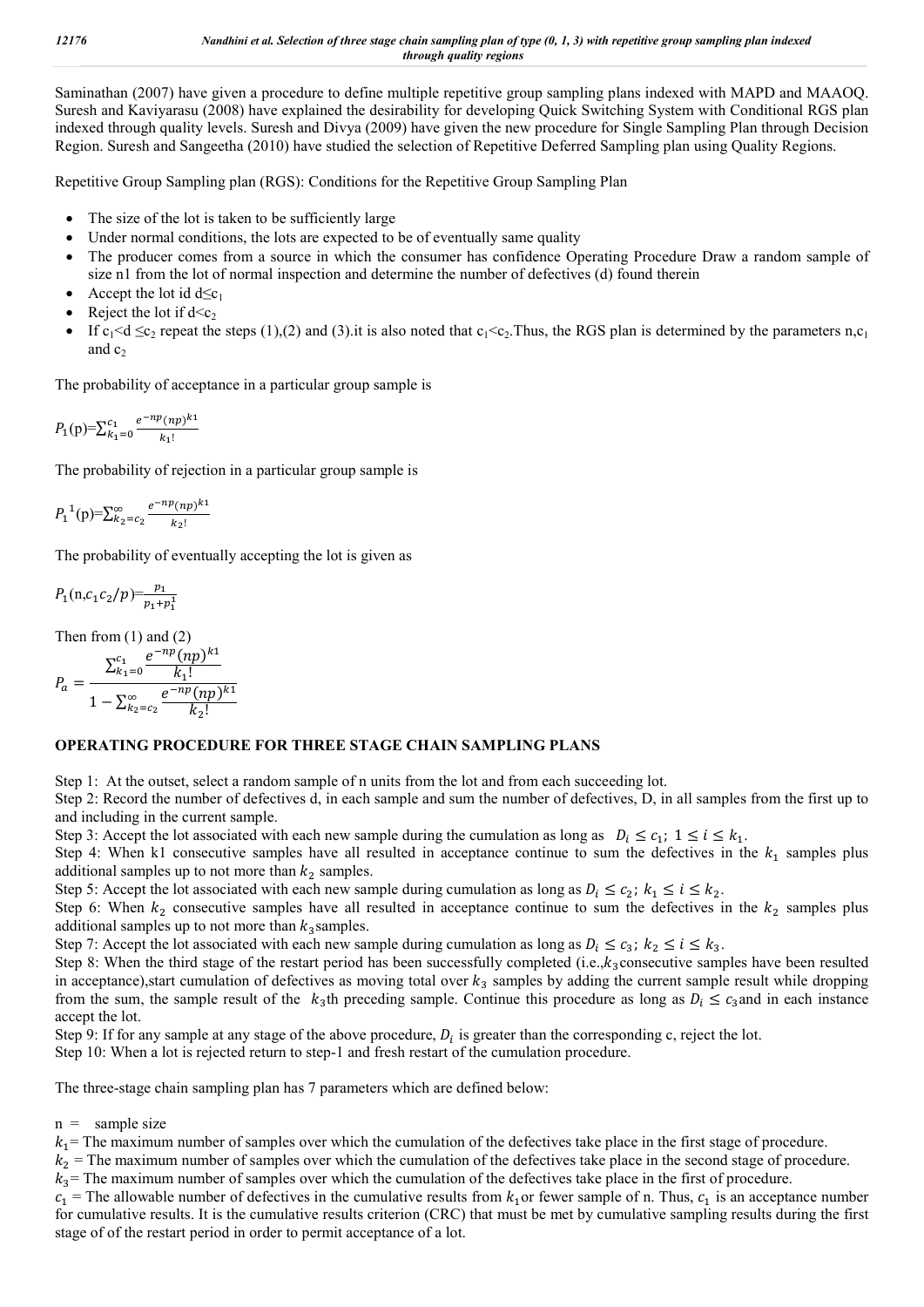| k1               | k2              | k <sub>3</sub>  | 0.99   | 0.95   | 0.75   | 0.5    | 0.1    | 0.05   | 0.01   |
|------------------|-----------------|-----------------|--------|--------|--------|--------|--------|--------|--------|
| 1                | $\overline{c}$  | 3               | 0.1012 | 0.2402 | 0.3201 | 1.0902 | 2.5302 | 3.1402 | 4.6502 |
| 1                | $\overline{2}$  | 5               | 0.2001 | 0.3201 | 0.4199 | 1.1201 | 2.5301 | 3.1399 | 4.6501 |
| $\mathbf{1}$     | $\overline{4}$  | 5               | 0.0611 | 0.1599 | 0.2601 | 0.9803 | 2.4798 | 3.1201 | 4.6401 |
| $\overline{2}$   | $\overline{3}$  | $\overline{4}$  | 0.0712 | 0.1723 | 0.2601 | 0.8801 | 2.3302 | 3.0012 | 4.6002 |
| $\mathbf{2}$     | 5               | 10              | 0.0814 | 0.1702 | 0.2498 | 0.8399 | 2.3199 | 3.0011 | 4.6001 |
| $\overline{2}$   | $\overline{9}$  | 10              | 0.0401 | 0.1201 | 0.2011 | 0.8202 | 2.3202 | 2.9989 | 4.5999 |
| 3                | $\overline{4}$  | 5               | 0.0602 | 0.1401 | 0.2212 | 0.7899 | 2.3001 | 2.9901 | 4.5601 |
| 4                | 5               | 6               | 0.0501 | 0.1299 | 0.2021 | 0.7402 | 2.2701 | 2.9791 | 4.5201 |
| 5                | 6               | $\tau$          | 0.0401 | 0.1202 | 0.1878 | 0.7201 | 2.2674 | 2.9761 | 4.4802 |
| 6                | $\tau$          | 8               | 0.0389 | 0.1102 | 0.1712 | 0.7002 | 2.2649 | 2.9699 | 4.4401 |
| $\boldsymbol{7}$ | $\overline{8}$  | 9               | 0.0378 | 0.1011 | 0.1586 | 0.6699 | 2.2623 | 2.9661 | 4.4010 |
| $\overline{8}$   | $\overline{9}$  | 10              | 0.0367 | 0.0985 | 0.1512 | 0.6902 | 2.2598 | 2.9615 | 4.3601 |
| 9                | 10              | 11              | 0.0356 | 0.0902 | 0.1503 | 0.6901 | 2.2573 | 2.9571 | 4.3198 |
| $\overline{9}$   | 10              | 20              | 0.0501 | 0.1100 | 0.1602 | 0.6901 | 2.3002 | 2.9901 | 4.5987 |
| $\overline{10}$  | $\overline{11}$ | $\overline{12}$ | 0.0345 | 0.0886 | 0.1398 | 0.6789 | 2.2548 | 2.9525 | 4.2802 |
| 11               | 12              | 13              | 0.0334 | 0.0872 | 0.1401 | 0.6719 | 2.2523 | 2.9481 | 4.2401 |
| 11               | $\overline{12}$ | 19              | 0.0400 | 0.1011 | 0.1498 | 0.6898 | 2.2998 | 2.9903 | 4.6001 |
| 11               | 17              | 20              | 0.0301 | 0.0801 | 0.1401 | 0.6902 | 2.2998 | 2.9902 | 4.6005 |
| 12               | 13              | 14              | 0.0323 | 0.0858 | 0.1302 | 0.6652 | 2.2498 | 2.9432 | 4.1999 |
| 13               | 14              | 15              | 0.0312 | 0.0785 | 0.1301 | 0.6581 | 2.2473 | 2.9387 | 4.1601 |
| $\overline{13}$  | 14              | 19              | 0.0301 | 0.0879 | 0.1401 | 0.6898 | 2.3001 | 2.9901 | 4.6002 |
| 13               | 14              | $\overline{22}$ | 0.0302 | 0.0901 | 0.1406 | 0.6886 | 2.3001 | 2.9908 | 4.6001 |
| $\overline{13}$  | 17              | 22              | 0.0312 | 0.0812 | 0.1302 | 0.6879 | 2.2998 | 2.9902 | 4.5998 |
| $\overline{13}$  | 20              | 22              | 0.0201 | 0.0795 | 0.1302 | 0.6877 | 2.2453 | 2.9899 | 4.5997 |
| $\overline{14}$  | $\overline{15}$ | $\overline{16}$ | 0.0301 | 0.0785 | 0.1301 | 0.6512 | 2.2448 | 2.9341 | 4.1202 |
| 14               | 15              | 19              | 0.0303 | 0.0798 | 0.1301 | 0.6899 | 2.3002 | 2.9899 | 4.6002 |
| 14               | 15              | 22              | 0.0304 | 0.0876 | 0.1402 | 0.6902 | 2.3001 | 2.9898 | 4.6001 |
| 14               | 17              | $\overline{22}$ | 0.0301 | 0.0801 | 0.1307 | 0.6901 | 2.3001 | 2.9897 | 4.6002 |
| $\overline{15}$  | 16              | $\overline{17}$ | 0.0298 | 0.0770 | 0.1302 | 0.6441 | 2.2423 | 2.9295 | 4.0801 |
| $\overline{15}$  | 18              | 19              | 0.0231 | 0.0801 | 0.1299 | 0.6901 | 2.3001 | 2.9902 | 4.6001 |
| $\overline{15}$  | 18              | $\overline{22}$ | 0.0302 | 0.0801 | 0.1298 | 0.6905 | 2.3023 | 2.9899 | 4.6002 |
| $\overline{15}$  | $\overline{20}$ | $\overline{22}$ | 0.0202 | 0.0803 | 0.1289 | 0.6895 | 2.3042 | 2.9896 | 4.5998 |
| 16               | 17              | 18              | 0.0289 | 0.0755 | 0.1202 | 0.6374 | 2.2398 | 2.9251 | 4.0401 |
| 16               | 18              | 20              | 0.0211 | 0.0801 | 0.1201 | 0.6902 | 2.3001 | 2.9899 | 4.6002 |
| 16               | 19              | 22              | 0.0235 | 0.08   | 0.1299 | 0.6901 | 2.3020 | 2.9871 | 4.6041 |
| 16               | $\overline{21}$ | $\overline{22}$ | 0.0245 | 0.07   | 0.1201 | 0.6902 | 2.3040 | 2.9842 | 4.0001 |
| 17               | 18              | 19              | 0.0282 | 0.074  | 0.1202 | 0.6302 | 2.2373 | 2.9204 | 3.9601 |
| 18               | 19              | 20              | 0.0275 | 0.0725 | 0.1205 | 0.623  | 2.2348 | 2.9158 | 3.9504 |
| 19               | $\overline{20}$ | $\overline{21}$ | 0.0268 | 0.071  | 0.1201 | 0.6164 | 2.2323 | 2.9112 | 3.9202 |
| 19               | $\overline{20}$ | $\overline{22}$ | 0.0261 | 0.0695 | 0.1199 | 0.6089 | 2.2298 | 2.9067 | 3.8801 |
| 19               | 21              | 22              | 0.0254 | 0.068  | 0.1198 | 0.6019 | 2.2273 | 2.9021 | 3.8402 |
| 20               | $\overline{21}$ | $\overline{22}$ | 0.0247 | 0.0665 | 0.1198 | 0.5951 | 2.2248 | 2.8975 | 3.8001 |

|  |  |  | Table 1. Np value for given probability of acceptance by Three Stage Chain Repetitive Group Sampling Plan ChRGSP (0,1,3) i=1 |  |  |
|--|--|--|------------------------------------------------------------------------------------------------------------------------------|--|--|
|  |  |  |                                                                                                                              |  |  |

 $c_2$  = The allowable number of defectives in the cumulative results from  $k_1$ + 1 to  $k_2$  sample of n. Thus,  $c_2$  is also an acceptance number for cumulative results and the CRC that must be met by cumulative sampling results during the second stage of the restart period in order to permit acceptance of a lot.

 $c_3$  = The allowable number of defectives in the cumulative results from  $k_2 + 1$  to  $k_3$  sample of n. Thus,  $c_3$  is also an acceptance number for cumulative results and the CRC that must be met by cumulative sampling results during the third stage of the restart period in order to permit acceptance of a lot.

Designing of Quality Interval ChSP (0,1,3) with repetitive group sampling plan as follows

Selection of a Sampling Plan

Table 2 gives unique values of R for different values  $k_1, k_2, c_1,$  and  $c_2$ 

Operating ratio  $R = \frac{np_2 - np_1}{np_0 - np_1} = \frac{d_2}{d_0}$ 

Where  $d_2 = np_2 - np_1$  and  $d_0 = np_0 - np_1$  is used to characterize the sampling plan.

For any given values of PQR  $(d_2)$  IQR  $(d_0)$ , one can find the ratio R $\frac{d_2}{d_0}$ . Find the value in the table 2 under the column R, which is equal to or just less than specified ratio. Corresponding  $k_1, k_2, k_3, c_1,$  and  $c_2$  values are noted. From this ratio, one can determine the parameters for the three-stage chain sampling plan with a repetitive group sampling plan as a reference plan.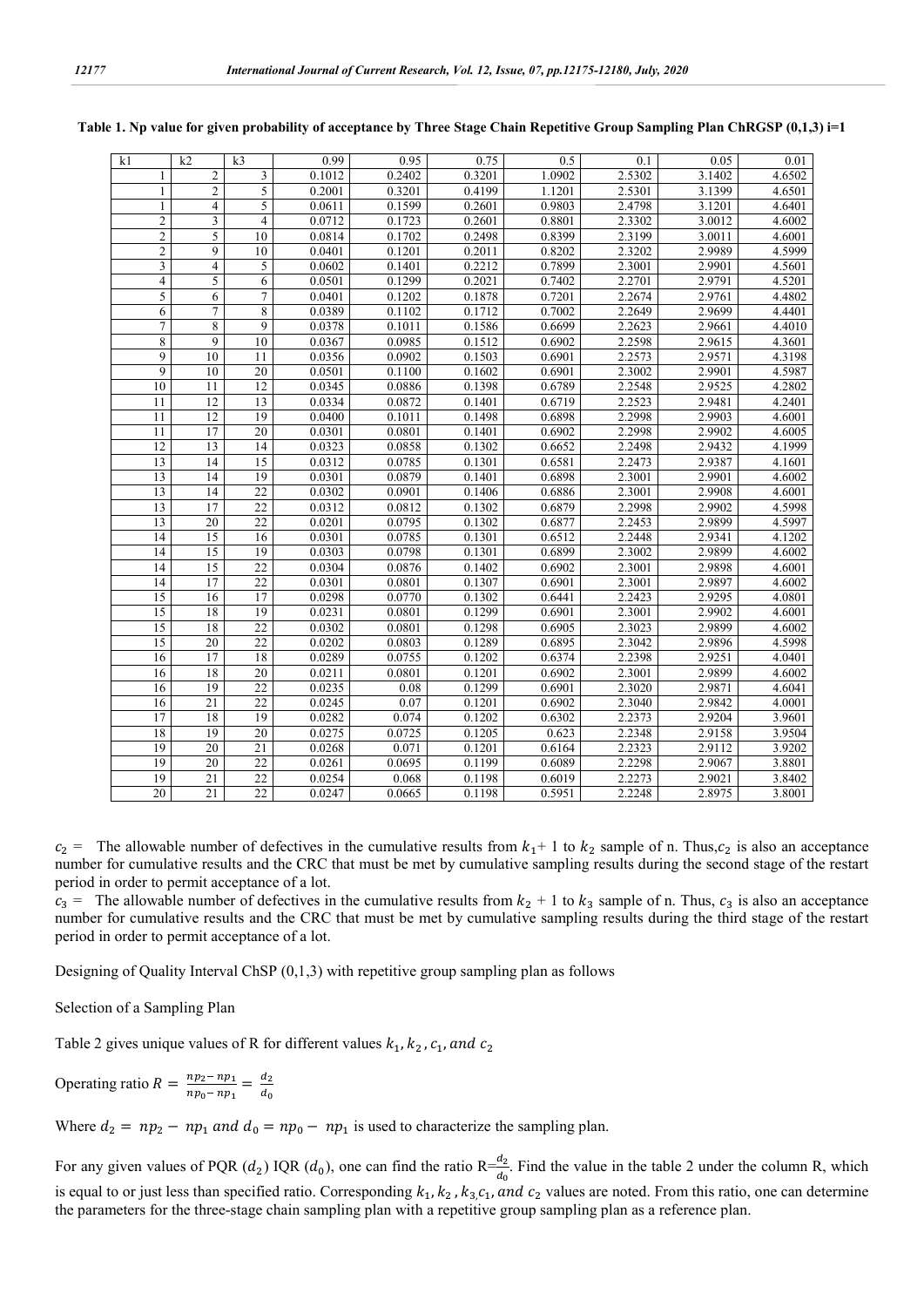|                         |                 |                | $\alpha=0.01$ | $\alpha=0.01$  | $\alpha=0.01$  | $\alpha=0.05$ | $\alpha = 0.05$ | $\alpha=0.05$  |
|-------------------------|-----------------|----------------|---------------|----------------|----------------|---------------|-----------------|----------------|
| k1                      | k2              | k <sub>3</sub> | $B=0.1$       | $\beta = 0.05$ | $\beta = 0.01$ | $B=0.1$       | $\beta = 0.05$  | $\beta = 0.01$ |
| $\mathbf{1}$            | $\overline{2}$  | 3              | 14.52734      | 19.35728       | 45.94605       | 9.810059      | 13.07164        | 31.02658       |
| 1                       | $\overline{2}$  | 5              | 11.0743       | 14.52612       | 23.23656       | 7.477733      | 9.808509        | 15.69009       |
| 1                       | $\overline{4}$  | 5              | 17.83968      | 29.02421       | 75.94272       | 11.99577      | 19.51648        | 51.06547       |
| $\overline{2}$          | $\overline{3}$  | $\overline{4}$ | 17.68627      | 26.69723       | 64.60955       | 11.53864      | 17.41745        | 42.15169       |
| $\mathfrak{2}$          | $\overline{5}$  | 10             | 18.41513      | 27.02285       | 56.51229       | 12.01401      | 17.62968        | 36.86855       |
| $\overline{2}$          | $\overline{9}$  | 10             | 22.87369      | 38.29421       | 114.7107       | 14.91248      | 24.96587        | 74.78554       |
| $\overline{\mathbf{3}}$ | $\overline{4}$  | 5              | 20.61528      | 32.5768        | 75.74917       | 13.51763      | 21.36091        | 49.66944       |
| $\overline{4}$          | $\overline{5}$  | 6              | 22.36566      | 34.8048        | 90.22156       | 14.74072      | 22.93909        | 59.46307       |
| 5                       | 6               | $\overline{7}$ | 23.85623      | 37.26358       | 111.7257       | 15.84718      | 24.75339        | 74.21696       |
| 6                       | 7               | 8              | 25.93516      | 40.28032       | 114.1414       | 17.34755      | 26.94276        | 76.34704       |
| 7                       | $\overline{8}$  | $\overline{9}$ | 27.74905      | 43.52255       | 116.4286       | 18.70177      | 29.33248        | 78.46825       |
| 8                       | 9               | 10             | 28.83664      | 44.26497       | 118.8038       | 19.58664      | 30.06599        | 80.69482       |
| 9                       | 10              | 11             | 28.74118      | 47.91791       | 121.3427       | 19.67465      | 32.802          | 83.06461       |
| $\overline{9}$          | 10              | 20             | 28.70599      | 41.80636       | 91.79042       | 18.66479      | 27.18273        | 59.68263       |
| 10                      | 11              | 12             | 30.6166       | 48.30926       | 124.0638       | 21.11946      | 33.32393        | 85.57971       |
| $\overline{11}$         | $\overline{12}$ | 13             | 30.26481      | 48.625         | 126.9491       | 21.04283      | 33.80849        | 88.26647       |
| 11                      | 12              | 19             | 30.70828      | 45.4915        | 115.0025       | 19.96195      | 29.5718         | 74.7575        |
| 11                      | 17              | 20             | 32.83726      | 57.42012       | 152.8405       | 21.34333      | 37.32152        | 99.34219       |
| 12                      | $\overline{13}$ | 14             | 32.2573       | 48.94988       | 130.0279       | 22.60522      | 34.30303        | 91.12074       |
| 13                      | 14              | 15             | 31.97617      | 52.98141       | 133.3365       | 22.58801      | 37.42613        | 94.1891        |
| 13                      | 14              | 19             | 32.83512      | 52.34638       | 152.8306       | 21.34261      | 34.02481        | 99.33887       |
| 13                      | 14              | 22             | 32.71764      | 51.04416       | 152.3212       | 21.27169      | 33.18686        | 99.03311       |
| 13                      | 17              | 22             | 35.32873      | 56.62686       | 147.4295       | 22.96621      | 36.81152        | 95.83974       |
| 13                      | 20              | 22             | 35.32796      | 57.89427       | 228.8408       | 22.9639       | 37.63247        | 148.7512       |
| 14                      | 15              | 16             | 31.66949      | 52.48662       | 136.8837       | 22.55265      | 37.37707        | 97.47841       |
| 14                      | $\overline{15}$ | 19             | 35.35895      | 57.64662       | 151.8218       | 22.98155      | 37.46742        | 98.67657       |
| 14                      | 15              | 22             | 32.81098      | 52.51256       | 151.3191       | 21.32525      | 34.13014        | 98.34868       |
| 14                      | 17              | 22             | 35.19663      | 57.43071       | 152.8306       | 22.87452      | 37.32459        | 99.32558       |
| 15                      | 16              | 17             | 31.33717      | 52.98831       | 136.9161       | 22.500        | 38.04545        | 98.30537       |
| 15                      | 18              | 19             | 35.41263      | 57.49406       | 199.1385       | 23.01925      | 37.37283        | 129.4459       |
| 15                      | 18              | 22             | 35.44068      | 57.41638       | 152.3245       | 23.03467      | 37.31777        | 99.00331       |
| 15                      | 20              | 22             | 35.68503      | 57.26843       | 227.7129       | 23.19317      | 37.22112        | 148.000        |
| 16                      | 17              | 18             | 33.61148      | 53.51126       | 139.7958       | 24.33527      | 38.74305        | 101.2145       |
| 16                      | 18              | 20             | 38.30308      | 57.41638       | 218.019        | 24.89509      | 37.31777        | 141.7014       |
| 16                      | 19              | 22             | 35.44342      | 57.55125       | 195.9191       | 22.99538      | 37.33875        | 127.1106       |
| 16                      | $\overline{21}$ | 22             | 33.30641      | 57.14429       | 163.2694       | 24.84763      | 42.63143        | 121.8041       |
| 17                      | 18              | 19             | 32.94592      | 53.51486       | 140.4291       | 24.29617      | 39.46486        | 103.5603       |
| 18                      | 19              | 20             | 32.7834       | 54.48828       | 143.6509       | 24.19751      | 40.21793        | 106.0291       |
| 19                      | 20              | 21             | 32.64113      | 55.21408       | 146.2761       | 24.2398       | 41.00282        | 108.6269       |
| 19                      | 20              | 22             | 32.36113      | 55.82878       | 148.6628       | 24.2427       | 41.82302        | 111.3678       |
| 19                      | 21              | 22             | 32.05509      | 56.47353       | 151.189        | 24.22454      | 42.67794        | 114.2559       |
| 20                      | 21              | 22             | 31.72037      | 57.14436       | 153.8502       | 24.18614      | 43.57143        | 117.3077       |

**Table 2. Values of operating ratio for constructing Three Stage Chain RGS Sampling Plan ChRGSP (0,1,3) i=1**

#### Example

Given  $p_1=0.05$ ,  $k_1=2$ ,  $k_2=3$ ,  $k_3=4$ ,  $c_1=1$  and  $c_2=2$ . Compute the values of the IQR and PQR. Then Compute R. Select the associated values from table 2. The nearest values are IQR=0.2.1579, PQR=0.7077 and R=0.327996 with respective  $k_1=2$ ,  $k_2=3$ ,  $k_3=4$ ,  $c_1=1$  and  $c_2=2$ . One can obtain the values of np<sub>1</sub> from pa(p) table np<sub>1</sub>=0.1723, which leads to n=np<sub>1</sub>/p<sub>1</sub>=9.708=10 using table 2. Thus, the selected parameters for chain sampling plan are n=10 k<sub>1</sub>=1, k<sub>2</sub>=2,k<sub>3</sub>=5,c<sub>1</sub>=1 and c<sub>2</sub>=2 through quality interval. For specified PQR and IQR. Table 2 used to construct the plans when the PQR and IQR are specified. For any given values of the PQR and IQR, one can find the ratio  $R=d_2/d_0$  which is a monotonic increasing function. Find the value in table 2 under the column of R, which is equal to or just less than the specified ratio. Then the corresponding values of  $k_1=1$ ,  $k_2=2, k_3=5, c_1=1$  and  $c_2=2$  are noted. From this one can determine the parameters of chain RGS plan. Conversion of parameters: The given set of parameters can be converted into another familiar set, which will provide related information on the desired sampling plan. These parameters can be found using table 2.

Construction of tables Indifference quality range (IQR) denoted as  $d_0 = np_0 - np_1$  is derived from probability of acceptance  $P_a(p)=$ 

$$
P_{0} + P_{1}P_{0}^{K_{2}-1} + (k_{3} - k_{2} - 1)P_{1}(P_{1} * 2P_{2})P_{0}^{K_{3}-2} + {k_{3} - k_{2}-1 \choose 2}P_{1}^{3}P_{0}^{k_{3}-3} + (P_{2} + P_{3})P_{0}^{K_{3}-1} + P_{1}P_{0}^{K_{1}}
$$
\n
$$
\left(\frac{1 - P_{0}^{K_{2}-k_{1}-1}}{1 - P_{0}}\right) + (k_{2} - k_{1})P_{1}(P_{1} + P_{2})P_{0}^{k_{2}-1} + P_{1}(P_{1} + 2P_{2})P_{0}^{K_{2}}\left(\frac{1 - (k_{3} - k_{2} - 1)P_{0}^{k_{3}-k_{2}-2}}{1 - P_{0}} + \frac{P_{0}(1 - P_{0}^{k_{3}-k_{2}-2})}{(1 - P_{0})^{2}}\right) + P_{1}^{3}P_{0}^{k_{2}}\left(\sum_{j=0}^{k_{3}-k_{2}-4} {j+2 \choose 2}P_{0}^{j} + (P_{2} + P_{3})P_{0}^{k_{2}}\left(\frac{1 - P_{0}^{k_{3}-k_{2}-1}}{1 - P_{0}}\right)\right)
$$
\n
$$
1 + P_{1}P_{0}^{k_{1}}\left(\frac{1 - P_{0}^{k_{2}-k_{1}-1}}{1 - P_{0}}\right) + (k_{2} - k_{1})P_{1}(P_{1} + P_{2})P_{0}^{k_{2}-1} + P_{1}(P_{1} + 2P_{2})P_{0}^{K_{2}}
$$
\n
$$
\left(\frac{1 - (k_{3} - k_{2} - 1)P_{0}^{k_{3}-k_{2}-2}}{1 - P_{0}} + \frac{P_{0}(1 - P_{0}^{k_{3}-k_{2}-2})}{(1 - P_{0})^{2}}\right) + P_{1}^{3}P_{0}^{k_{2}}\left(\sum_{j=0}^{k_{3}-k_{2}-4} {j+2 \choose 2}P_{0}^{j} + (P_{2} + P_{3})P_{0}^{k_{2}}\left(\frac{1 - P_{0}^{k_{3}-k_{2}-1}}{1 - P_{0}}\right)\right)
$$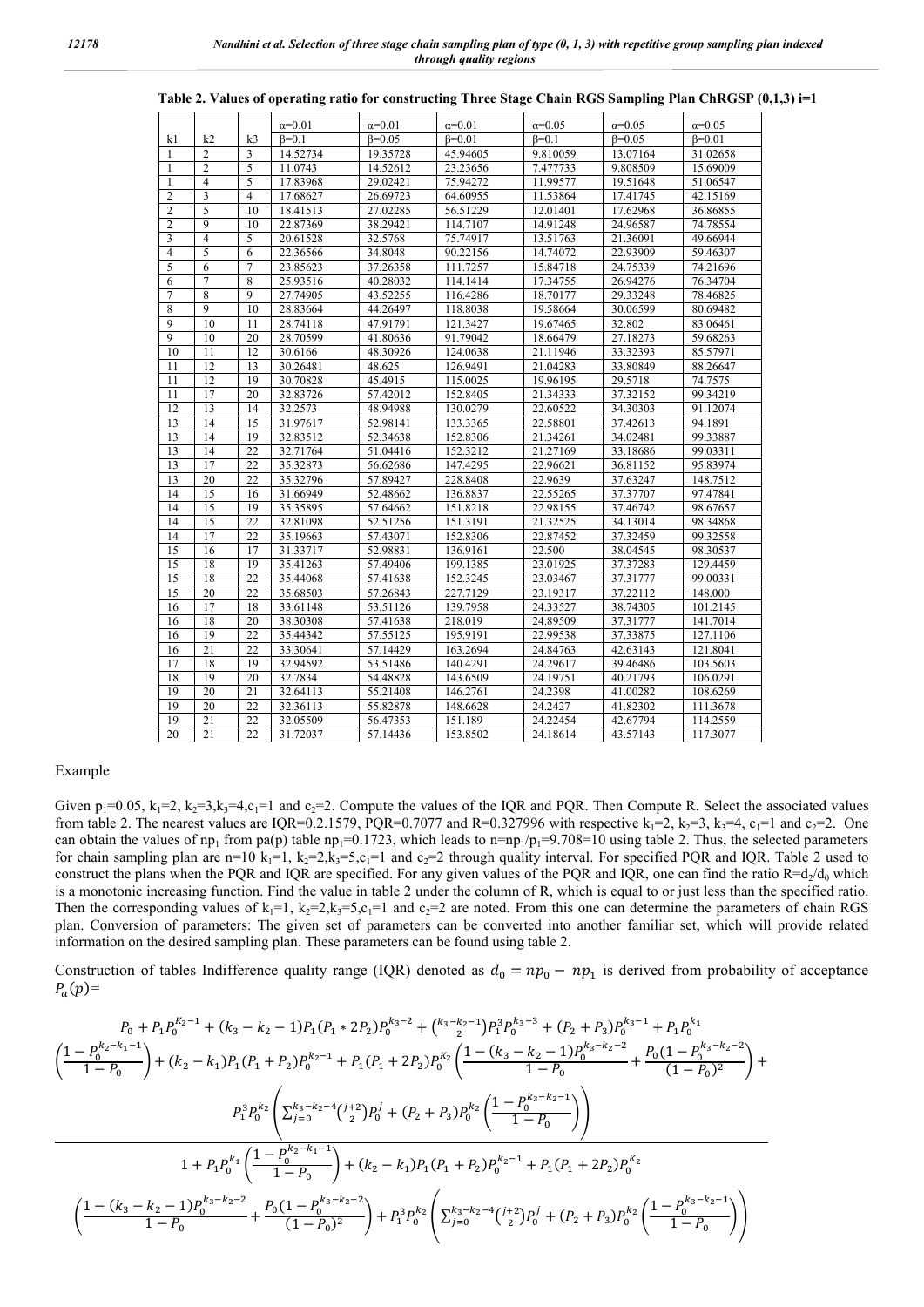| 1               | k <sub>2</sub>          | k <sub>3</sub>  | np1     | np0    | np2     | nd1     | nd <sub>2</sub>      | $\mathbb{R}$ |
|-----------------|-------------------------|-----------------|---------|--------|---------|---------|----------------------|--------------|
| 1               | $\mathfrak{2}$          | 3               | 0.24023 | 1.0902 | 2.53024 | 2.29001 | 0.84997              | 0.371164     |
| 1               | $\overline{2}$          | 5               | 0.32012 | 1.1201 | 2.53017 | 2.21005 | 0.79998              | 0.361974     |
| 1               | 4                       | 5               | 0.15987 | 0.9803 | 2.47987 | 2.3200  | 0.82043              | 0.353634     |
| $\overline{c}$  | $\overline{\mathbf{3}}$ | $\overline{4}$  | 0.17231 | 0.8801 | 2.33023 | 2.15792 | 0.70779              | 0.327996     |
| $\overline{c}$  | 5                       | 10              | 0.17023 | 0.8399 | 2.31995 | 2.14972 | 0.66967              | 0.311515     |
| $\overline{c}$  | $\overline{9}$          | 10              | 0.12012 | 0.8202 | 2.32023 | 2.20011 | 0.70008              | 0.318202     |
| 3               | $\overline{\mathbf{4}}$ | 5               | 0.13998 | 0.7899 | 2.3001  | 2.16012 | 0.64992              | 0.300872     |
| $\overline{4}$  | 5                       | 6               | 0.12987 | 0.7402 | 2.27012 | 2.14025 | 0.61033              | 0.285168     |
| 5               | 6                       | 7               | 0.12023 | 0.7201 | 2.26743 | 2.1472  | 0.59987              | 0.279373     |
| $\overline{6}$  | 7                       | 8               | 0.11023 | 0.7002 | 2.26499 | 2.15476 | 0.58997              | 0.273798     |
| $\overline{7}$  | 8                       | 9               | 0.10112 | 0.6699 | 2.26233 | 2.16121 | 0.56878              | 0.263177     |
| 8               | 9                       | 10              | 0.0985  | 0.6902 | 2.25983 | 2.16133 | 0.5917               | 0.273767     |
| 9               | 10                      | 11              | 0.09015 | 0.6901 | 2.25733 | 2.16718 | 0.59995              | 0.276834     |
| 9               | 10                      | $\overline{20}$ | 0.1100  | 0.6901 | 2.30021 | 2.19021 | 0.5801               | 0.26486      |
| 10              | 11                      | 12              | 0.0886  | 0.6789 | 2.25483 | 2.16623 | 0.5903               | 0.272501     |
| 11              | 12                      | 13              | 0.0872  | 0.6719 | 2.25233 | 2.16513 | 0.5847               | 0.270053     |
| 11              | 12                      | 19              | 0.10112 | 0.6898 | 2.29987 | 2.19875 | 0.58868              | 0.267734     |
| $\overline{11}$ | 17                      | 20              | 0.08012 | 0.6902 | 2.29981 | 2.21969 | 0.61008              | 0.274849     |
| 12              | 13                      | 14              | 0.0858  | 0.6652 | 2.24983 | 2.16403 | 0.5794               | 0.267741     |
| 13              | 14                      | 15              | 0.07852 | 0.6581 | 2.24733 | 2.16881 | 0.57958              | 0.267234     |
| 13              | 14                      | 19              | 0.08788 | 0.6898 | 2.30019 | 2.21231 | $0.\overline{60192}$ | 0.272078     |
| 13              | 14                      | 22              | 0.09012 | 0.6886 | 2.30011 | 2.20999 | 0.59848              | 0.270807     |
| 13              | 17                      | 22              | 0.08123 | 0.6879 | 2.29989 | 2.21866 | 0.60667              | 0.27344      |
| 13              | $\overline{20}$         | $\overline{22}$ | 0.07945 | 0.6877 | 2.24531 | 2.16586 | 0.60825              | 0.280835     |
| 14              | 15                      | 16              | 0.0785  | 0.6512 | 2.24483 | 2.16633 | 0.5727               | 0.264364     |
| 14              | $\overline{15}$         | 19              | 0.0798  | 0.6899 | 2.30024 | 2.22044 | 0.6101               | 0.274765     |
| 14              | 15                      | 22              | 0.0876  | 0.6902 | 2.30018 | 2.21258 | 0.6026               | 0.272352     |
| 14              | 17                      | $\overline{22}$ | 0.0801  | 0.6901 | 2.3001  | 2.22    | 0.6100               | 0.274775     |
| 15              | 16                      | 17              | 0.077   | 0.6441 | 2.24233 | 2.16533 | 0.5671               | 0.2619       |
| 15              | 18                      | 19              | 0.08001 | 0.6901 | 2.30012 | 2.22011 | 0.61009              | 0.274802     |
| $\overline{15}$ | 18                      | 22              | 0.08012 | 0.6905 | 2.30232 | 2.2222  | 0.61038              | 0.274674     |
| $\overline{15}$ | $\overline{20}$         | $\overline{22}$ | 0.08032 | 0.6895 | 2.30422 | 2.2239  | 0.60918              | 0.273924     |
| 16              | 17                      | 18              | 0.0755  | 0.6374 | 2.23983 | 2.16433 | 0.5619               | 0.259618     |
| 16              | 18                      | 20              | 0.08012 | 0.6902 | 2.30012 | 2.22    | 0.61008              | 0.274811     |
| 16              | 19                      | 22              | 0.08    | 0.6901 | 2.302   | 2.222   | 0.6101               | 0.274572     |
| 16              | $\overline{21}$         | $\overline{22}$ | 0.07    | 0.6902 | 2.304   | 2.234   | 0.6202               | 0.277619     |
| 17              | 18                      | 19              | 0.074   | 0.6302 | 2.23733 | 2.16333 | 0.5562               | 0.257104     |
| 18              | 19                      | $\overline{20}$ | 0.0725  | 0.623  | 2.23483 | 2.16233 | 0.5505               | 0.254586     |
| 19              | 20                      | $\overline{21}$ | 0.071   | 0.6164 | 2.23233 | 2.16133 | 0.5454               | 0.252345     |
| 19              | 20                      | 22              | 0.0695  | 0.6089 | 2.22983 | 2.16033 | 0.5394               | 0.249684     |
| 19              | $\overline{21}$         | $\overline{22}$ | 0.068   | 0.6019 | 2.22733 | 2.15933 | 0.5339               | 0.247253     |
| 20              | $\overline{21}$         | 22              | 0.0665  | 0.5951 | 2.22483 | 2.15833 | 0.5286               | 0.244912     |

**Table 3. Three Stage Chain with RGS plan through Quality Region i=1**

Probabilistic quality range (PQR) denoted as  $d_2 = np_2 - np_1$  is derived from probability of acceptance  $p_a (p_1 \le p \le p_2)$ 

$$
P_a(p) = \frac{p_a(1-p_c)^i - p_c p_a^i}{(1-p_c)^i}
$$

where

$$
p_a = \sum_{r=0}^{c_1} \frac{e^{-x} x^r}{r!}
$$
  
and  

$$
p_c = \sum_{r=0}^{c_2} \frac{e^{-x} x^r}{r!} - \sum_{r=0}^{c_1} \frac{e^{-x} x^r}{r!}
$$

 $r = 0$ 

Table 2 shows the value  $d_1$ =nQDR,  $d_2$ =nPQR for different values of provides various parametric values for ChSP(0,1,3) with RGS designed through quality interval.

#### **Conclusion**

Quality Interval Sampling (QIS) plan possesses wider potential applicability in industry ensuring higher standard of quality attainment for product or process. Thus Quality Interval Sampling (QIS) plan is a good measure for defining quality and designing any acceptance sampling plan which are readymade use to industrial shop-floor situations. The Quality Decision Region (QDR) idea is proposed in order to provide higher probability of acceptance compared with (AQL, LQL) indexed plan/scheme/system. Quality Decision Region (QDR) depends on the quality measure MAPD, which is a key measure assessing to what degree the